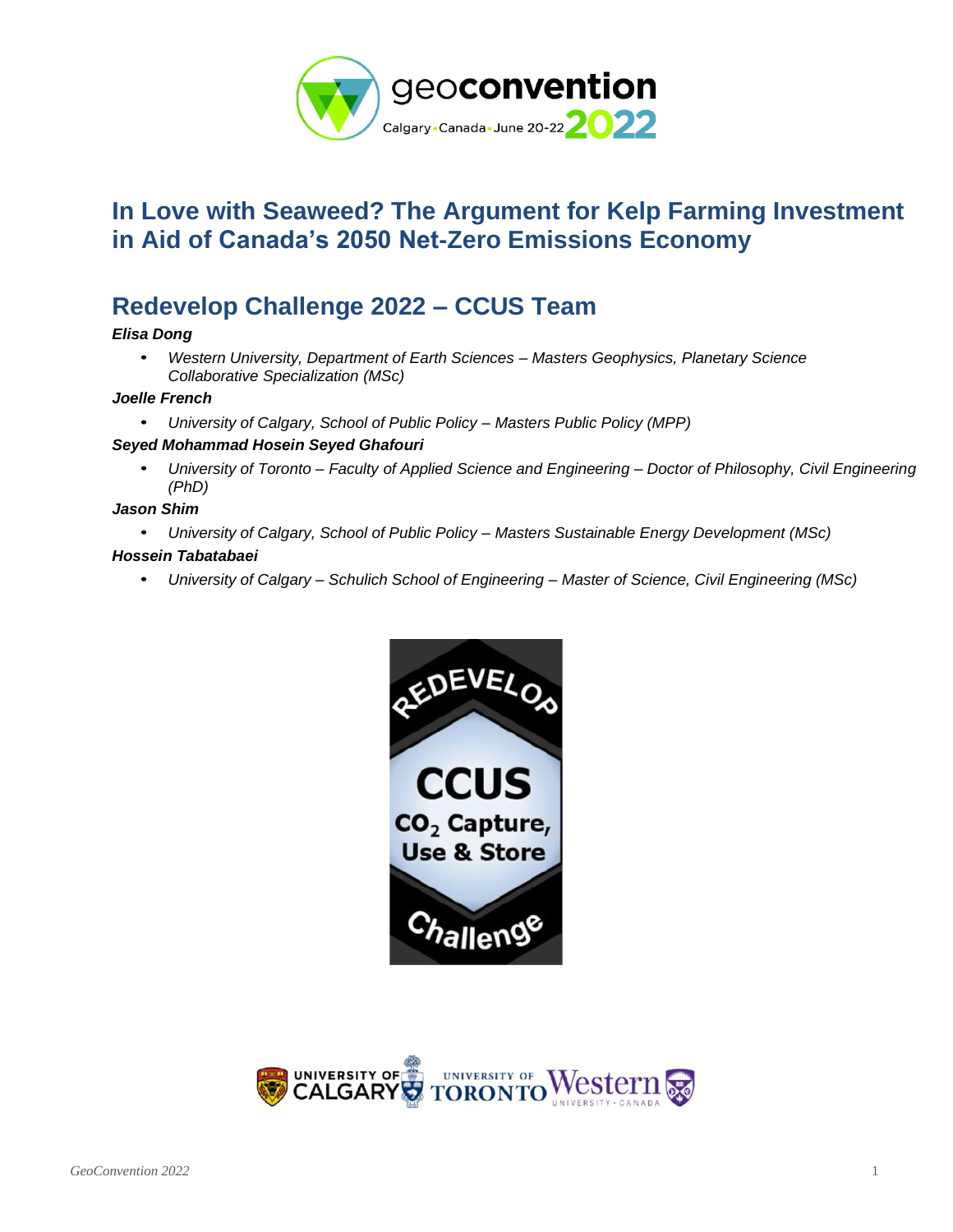

## **SUMMARY**

## **Issue**

Global  $CO<sub>2</sub>$  emissions need to be targeted with carbon capture utilization and storage (CCUS) technologies to achieve emissions reduction targets, in service of preventing more than a 1.5  $\degree$ C average temperature increase by 2030 (Zhongming et al., 2020). In order to achieve this goal, alongside Canada's international commitment to a net-zero emissions economy by 2050, it is in Canada's best interest to utilize CCUS technology. The key policy imperative is for Canada to work to remove as much  $CO<sub>2</sub>$  possible from the atmosphere with the technology available, at the lowest economically attainable cost, in the shortest time frame. This urgency arises from the fact that Canada is one of only two G7 countries that has raised its emissions since the Paris Accord of 2015 (Canadian Centre for Policy Alternatives, 2021).

CCUS technology refers broadly to a suite of technologies available to various stakeholders in the pursuit of removing carbon from the atmosphere. Extensive implementation of CCUS technology across Canadian economic sectors presents a two-fold opportunity for Canada, in regards to both combatting climate change as well as potential new economic opportunities, including the sale of sequestered carbon in domestic and international markets. Despite the potential of CCUS, various technological implementation has faced opposition due to a number of factors including prohibitive cost, the potential environmental costs of sequestering carbon in the land, and public concern over CCUS technology being a tool of "green-washing" to sustain large-scale emitting industries like oil and gas.

In an effort to address these concerns of CCUS technology implementation, and to provide an example of innovative CCUS implementation, our research team proposes broad investment and policy support in the implementation of short-term, smaller-scale CCUS technology through the creation and sustainment of kelp farms. Kelp farms provide not only an opportunity to capture  $CO<sub>2</sub>$  but also to create added economic value through by-product creation, as well as to engage coastal Indigenous communities in science and business partnership

## **Method**

In regards to the potential of this investment, our research team worked to undertake a cost/ benefit analysis of offsetting  $CO<sub>2</sub>$  through investing in and expanding kelp farms along the coast of Vancouver Island. Sequestration is not the focus of this proposal, but rather the focal point is on an example of a biological technology that not only has the potential to capture and provide temporary storage of  $CO<sub>2</sub>$  but also creates economic profit through the production of kelp based by-products. Kelp by-products can aid in the reduction of GHG emissions in other sectors, such as transport, in which kelp can be utilized to process biofuel (Alvarado-Morales, 2013), as well as a local nutrient source for the maintenance of a resilient Canadian food economy, and finally as an addition to livestock feed to reduce livestock methane releases. In the determination of the political and economic feasibility, as well as the impact of a project of this nature, our research team worked to research and establish an hypothetical pilot project of kelp farming. Our project provides an overview of a kelp based circular bioeconomy constructed on four main pillars as presented in Figure 1. Stakeholders, including Indigenous communities already participating in kelp related projects, were contacted, and long-term impacts of this project evaluated. The Indigenous communities on Vancouver Island include Huu-ay-aht First Nations and the Uchucklesaht Tribe (Bremner-Mitchell, 2022).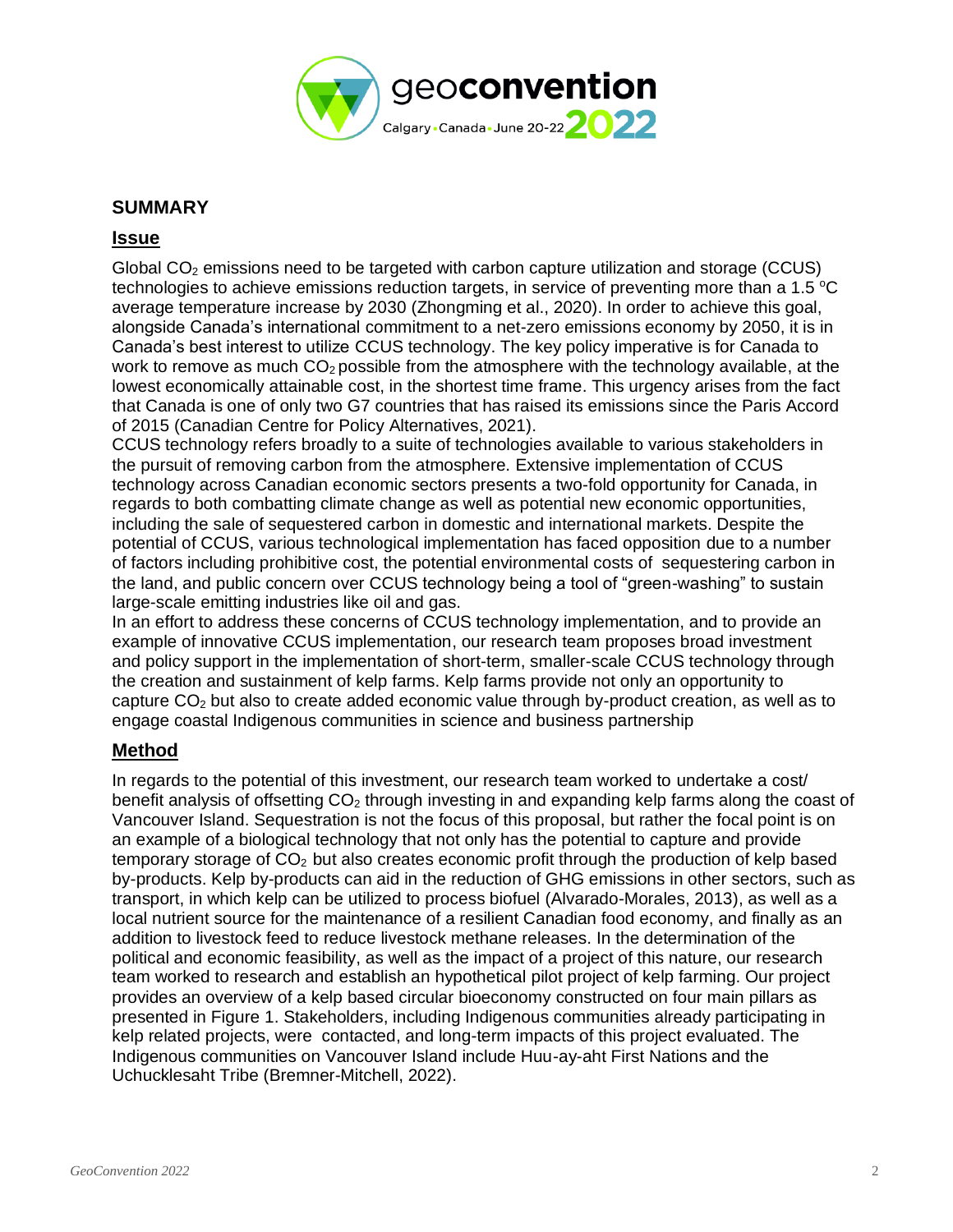



*Figure 1.* The seaweed based circular bioeconomy. The four pillars of this bioeconomy are Emissions, Capture, Storage, and Utilization of the emissions.<sup>1</sup>

The feasibility and barriers to these projects involve complex legal systems and regulations, which are addressed in a review of existing policy and feedback from subject matter experts. The project will also provide an analysis of this information and attempt to provide alternatives and recommendations in regards to reforms of the legal and regulatory arena, as well as proposals for a broader framework for the implementation of analogous small-scale CCUS projects. The lifecycle of the proposed project was evaluated over the course of sevengenerations. This includes anticipated social, economic, and environmental benefits and consequences.

## **Results/Observations**

Approximately 17 km<sup>2</sup> of seeded brown algae in the kelp genus *Laminaria* growing over the course of one year would be sufficient to offset the  $CO<sub>2</sub>$  emissions from a proposed solid waste plant located on Vancouver Island (Chung et al., 2010). Based on data gathered from a similarly sized solid waste plant located in Metro-Vancouver, the emissions of such a facility are approximately 300,000 tonnes of  $CO_2$ /year (Metro-Vancouver, 2021). This is a small fraction of the potential coastline suitable for kelp farming, and helps to demonstrate the potential positive impact of the expansion of kelp farming in Canada. Factors affecting feasibility include initial and long-term investment for the cost of supplies, limited seed supply for kelp farming, concern regarding the environmental impact of mariculture, and lack of regulations for biomass monitoring of the kelp detritus, which is naturally sequestered during the lifespan of the kelp. A life cycle analysis of a potential pilot project kelp farm was conducted, and the forecasted market value of the products was evaluated in context of a small kelp farm. To address the social concerns regarding the installation of a kelp farm, major stakeholders, such as local Indigenous communities, were consulted in conjunction with literature review and data collection.

## **Novel Information**

Currently, CCUS projects tend to require more capital investment than they are able to return, thus contributing to the delay in the uptake of CCUS technologies. Our group presents a case study of a project that has the potential to not only offset  $CO<sub>2</sub>$  emissions, but also to produce materials that are in economic demand, presenting an opportunity for a return on investment, as well as further avenues for products to aid in GHG reduction in other sectors. The project was constructed with a multi-disciplinary view, intersecting policy, scientific technology, and Indigenous knowledge.

<sup>&</sup>lt;sup>1</sup> Image modified from: Duarte et al., 2021.